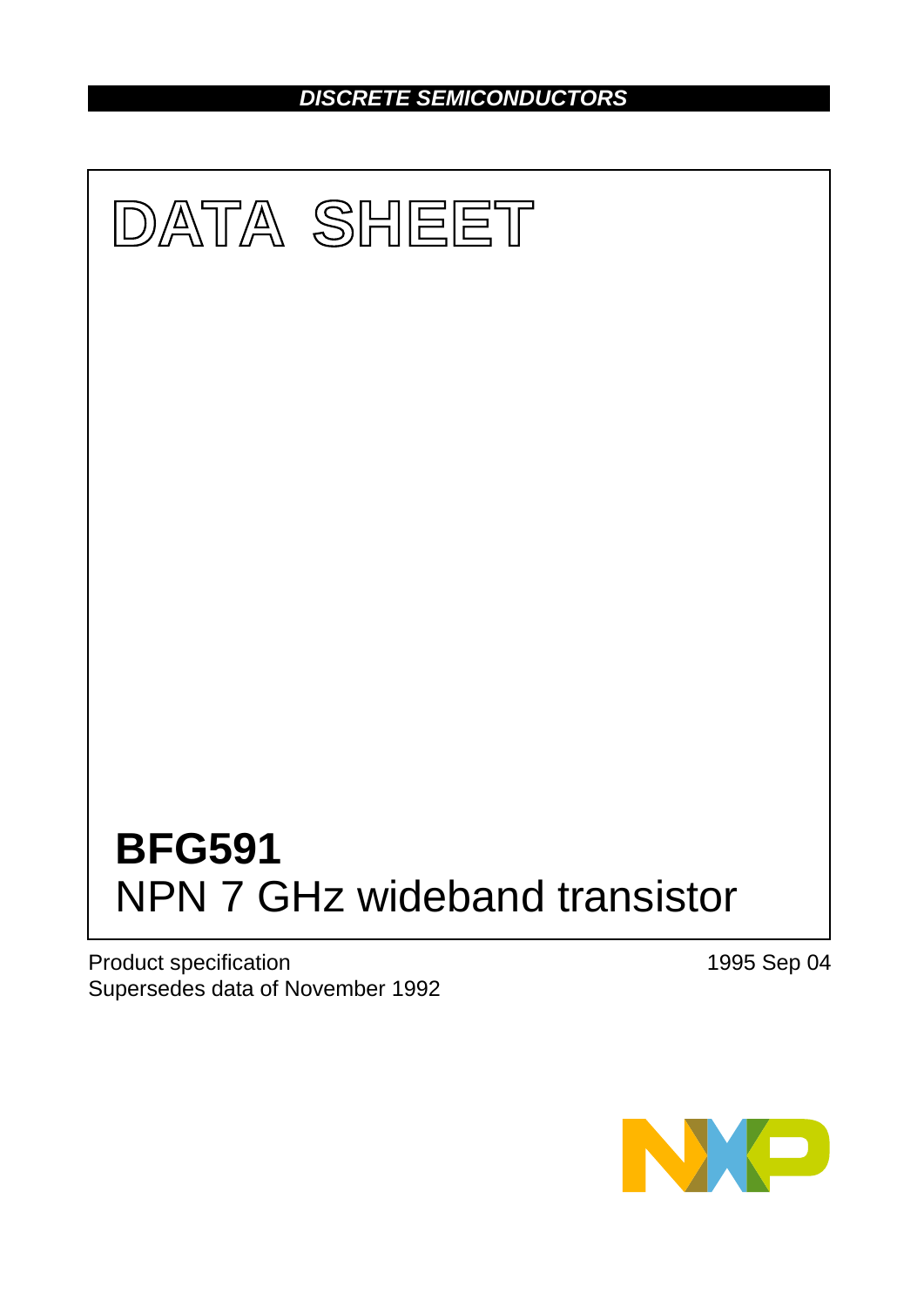## **FEATURES**

- High power gain
- Low noise figure
- High transition frequency
- Gold metallization ensures excellent reliability.

**QUICK REFERENCE DATA**

## **APPLICATIONS**

Intended for applications in the GHz range such as MATV or CATV amplifiers and RF communications subscriber equipment.

## **DESCRIPTION**

NPN silicon planar epitaxial transistor in a plastic, 4-pin SOT223 package.

## **PINNING**

| PIN | <b>DESCRIPTION</b> |
|-----|--------------------|
|     | emitter            |
| 2   | base               |
| 3   | emitter            |
|     | collector          |



| <b>SYMBOL</b>    | <b>PARAMETER</b>                 | <b>CONDITIONS</b>                                                 | MIN. | TYP. | MAX. | <b>UNIT</b> |
|------------------|----------------------------------|-------------------------------------------------------------------|------|------|------|-------------|
| V <sub>CBO</sub> | collector-base voltage           | open emitter                                                      |      |      | 20   | V           |
| V <sub>CEO</sub> | collector-emitter voltage        | open base                                                         |      |      | 15   | V           |
| $I_{\rm C}$      | collector current (DC)           |                                                                   |      |      | 200  | mA          |
| $P_{\text{tot}}$ | total power dissipation          | up to $T_s = 80$ °C; note 1                                       |      |      | 2    | W           |
| $h_{FE}$         | DC current gain                  | $I_C$ = 70 mA; $V_{CE}$ = 8 V                                     | 60   | 90   | 250  |             |
| $C_{re}$         | feedback capacitance             | $I_C = I_c = 0$ ; $V_{CE} = 12$ V; f = 1 MHz                      |      | 0.7  | -    | рF          |
| $f_T$            | transition frequency             | $I_C$ = 70 mA; $V_{CE}$ = 12 V; f = 1 GHz                         |      | 7    |      | GHz         |
| $G_{UM}$         | maximum unilateral power<br>gain | $I_C$ = 70 mA; $V_{CE}$ = 12 V;<br>f = 900 MHz; $T_{amb}$ = 25 °C |      | 13   |      | dВ          |
| $ s_{21} ^2$     | insertion power gain             | $I_C$ = 70 mA; $V_{CE}$ = 12 V;<br>f = 900 MHz; $T_{amb}$ = 25 °C |      | 12   |      | dB          |

### **Note**

<span id="page-1-0"></span>1.  $T_s$  is the temperature at the soldering point of the collector pin.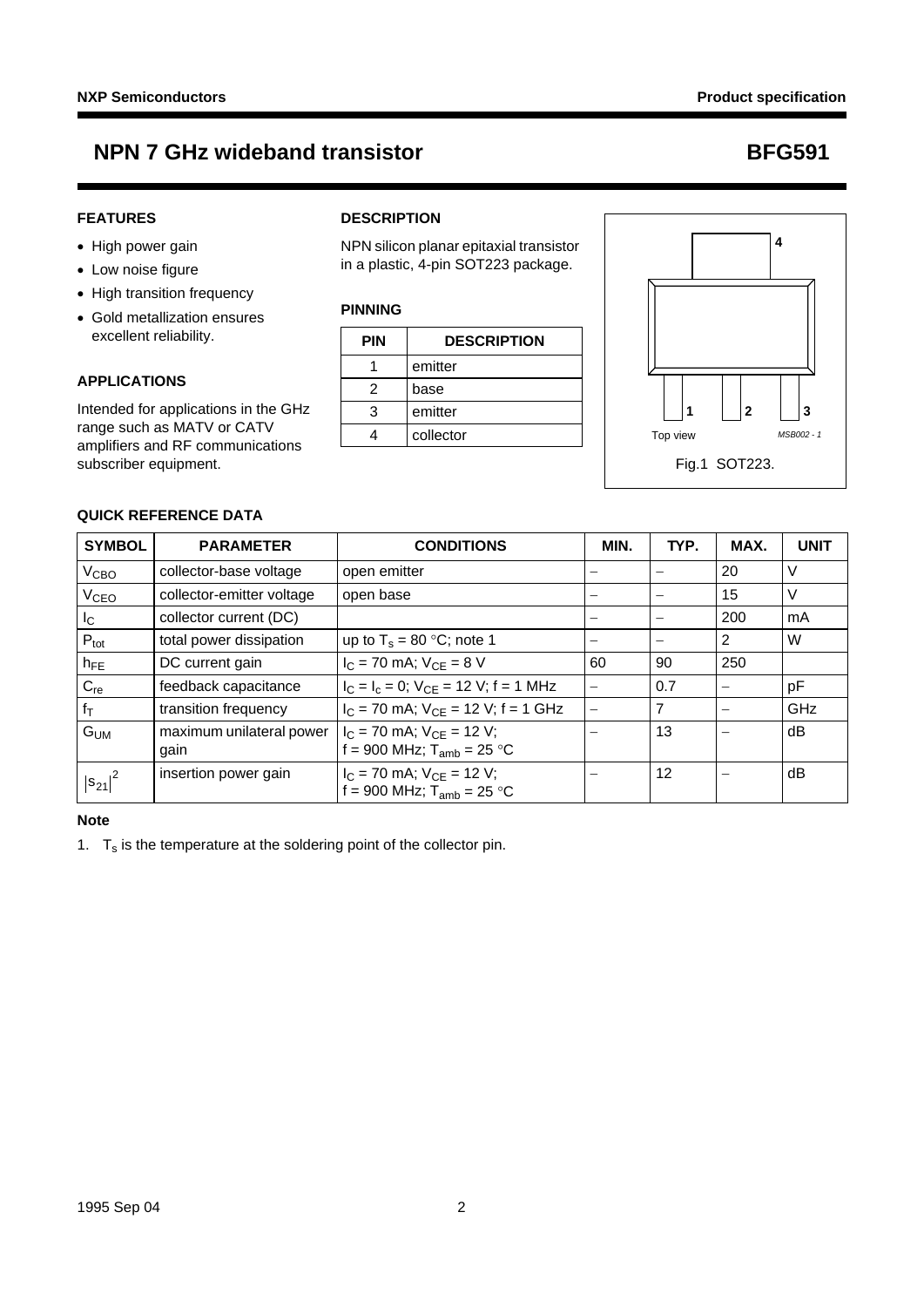### **LIMITING VALUES**

In accordance with the Absolute Maximum Rating System (IEC 134).

| <b>SYMBOL</b>       | <b>PARAMETER</b>          | <b>CONDITIONS</b>            | MIN.  | MAX.   | <b>UNIT</b> |
|---------------------|---------------------------|------------------------------|-------|--------|-------------|
| V <sub>CBO</sub>    | collector-base voltage    | open emitter                 | –     | 20     |             |
| V <sub>CEO</sub>    | collector-emitter voltage | open base                    | -     | 15     |             |
| V <sub>EBO</sub>    | emitter-base voltage      | open collector               | -     | 3      |             |
| <sub>Ic</sub>       | collector current (DC)    |                              | -     | 200    | mA          |
| $P_{\text{tot}}$    | total power dissipation   | up to $T_s = 80 °C$ ; note 1 |       | 2      | W           |
| ${\sf T}_{\sf stg}$ | storage temperature       |                              | $-65$ | $+150$ | °C          |
|                     | junction temperature      |                              | -     | 150    | $^{\circ}C$ |

## **THERMAL CHARACTERISTICS**

| <b>SYMBOL</b> | <b>PARAMETER</b>                                       | <b>CONDITIONS</b> | <b>VALUE</b> | UNIT |
|---------------|--------------------------------------------------------|-------------------|--------------|------|
| $R_{th\,j-s}$ | thermal resistance from junction to<br>soldering point | note 1            | 35           | K/W  |

## **Note to the Limiting values and Thermal characteristics**

<span id="page-2-0"></span>1.  $T_s$  is the temperature at the soldering point of the collector pin.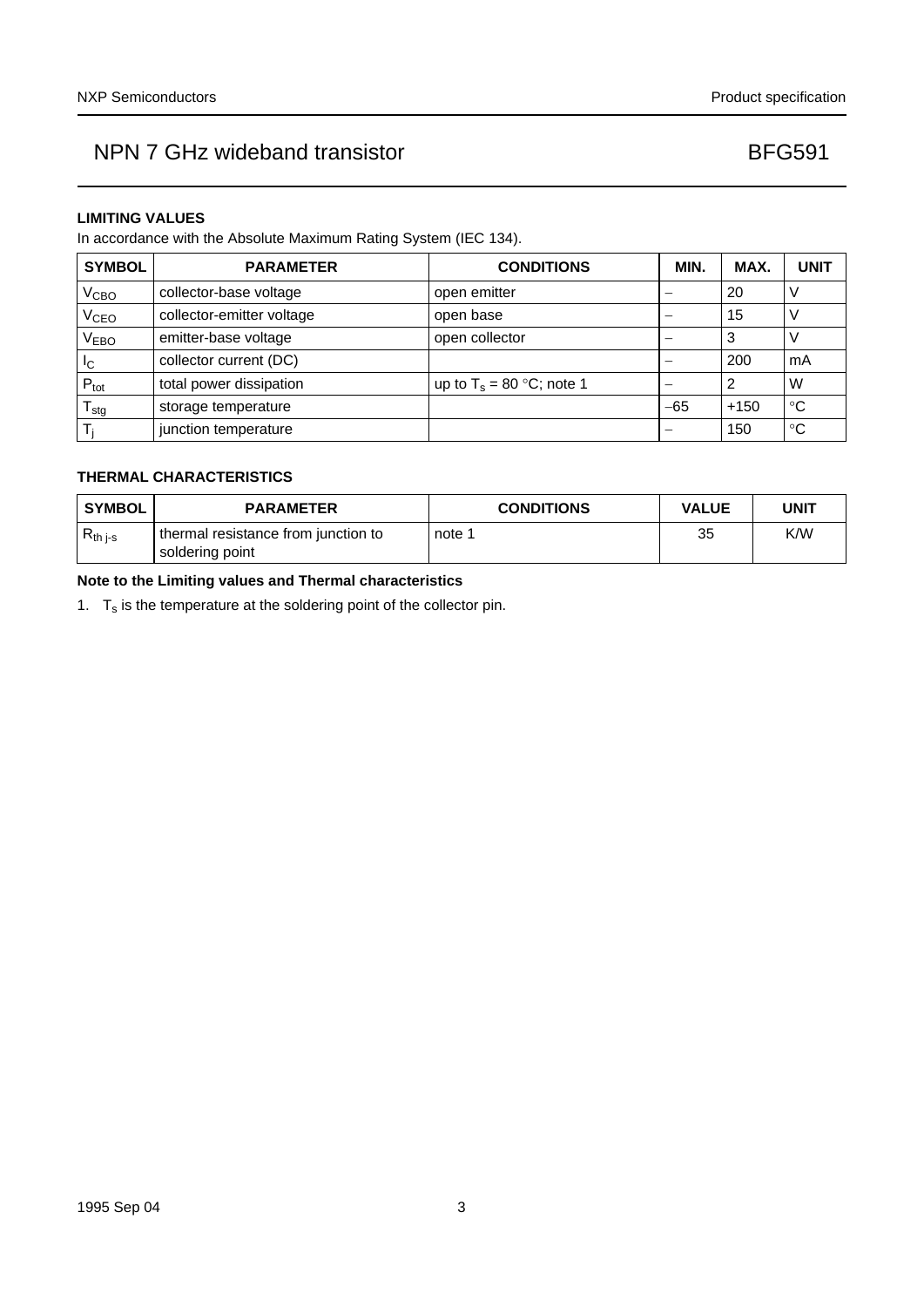### **CHARACTERISTICS**

 $T_i = 25 \text{ °C}$  (unless otherwise specified).

| <b>SYMBOL</b>    | <b>PARAMETER</b>                         | <b>CONDITIONS</b>                                                 | MIN. | TYP.                     | MAX.                     | <b>UNIT</b> |
|------------------|------------------------------------------|-------------------------------------------------------------------|------|--------------------------|--------------------------|-------------|
| $V_{(BR)CBO}$    | collector-base breakdown voltage         | $I_C = 0.1$ mA; $I_F = 0$                                         | 20   |                          |                          | V           |
| $V_{(BR)CES}$    | collector-emitter breakdown voltage      | $I_C = 10$ mA; $I_B = 0$                                          | 15   | $\overline{\phantom{0}}$ | $\qquad \qquad -$        | $\vee$      |
| $V_{(BR)EBO}$    | emitter-base breakdown voltage           | $I_E = 0.1$ mA; $I_C = 0$                                         | 3    | —                        | $\overline{\phantom{m}}$ | $\vee$      |
| I <sub>CBO</sub> | collector-base leakage current           | $I_E = 0$ ; $V_{CB} = 10 V$                                       |      | —                        | 100                      | nA          |
| $h_{FE}$         | DC current gain                          | $I_C = 70$ mA; $V_{CE} = 8$ V                                     | 60   | 90                       | 250                      |             |
| $C_{re}$         | feedback capacitance                     | $I_B = I_b = 0$ ; $V_{CF} = 12$ V;<br>$f = 1$ MHz                 |      | 0.7                      | $\overline{\phantom{0}}$ | рF          |
| $f_T$            | transition frequency                     | $I_C$ = 70 mA; $V_{CE}$ = 12 V;<br>$f = 1$ GHz                    |      | $\overline{7}$           |                          | GHz         |
| G <sub>UM</sub>  | maximum unilateral power gain;<br>note 1 | $I_C$ = 70 mA; $V_{CE}$ = 12 V;<br>f = 900 MHz; $T_{amb}$ = 25 °C |      | 13                       |                          | dB          |
|                  |                                          | $I_C$ = 70 mA; $V_{CE}$ = 12 V;<br>f = 2 GHz; $T_{amb}$ = 25 °C   |      | 7.5                      |                          | dB          |
| $ s_{21} ^2$     | insertion power gain                     | $I_C$ = 70 mA; $V_{CF}$ = 12 V;<br>f = 1 GHz; $T_{amb}$ = 25 °C   |      | 12                       |                          | dB          |
| $V_{o}$          | output voltage                           | note 2                                                            |      | 700                      | $\overline{\phantom{m}}$ | mV          |

### **Notes**

<span id="page-3-0"></span>1. G<sub>UM</sub> is the maximum unilateral power gain, assuming s<sub>12</sub> is zero. G<sub>UM</sub> = 10 log  $\frac{|s_{21}|^2}{(4-|s_{21}|^2)^2}$ = 10  $\log \frac{|z_{21}|}{(1-|s_{11}|^2)(1-|s_{22}|^2)}$  dB.

<span id="page-3-1"></span>2.  $d_{im} = 60$  dB (DIN45004B);  $V_p = V_{o}$ ;  $V_q = V_o - 6$  dB;  $V_r = V_o - 6$  dB;  $\rm{f}_p$  = 795.25 MHz;  $\rm{f}_q$  = 803.25 MHz;  $\rm{f}_r$  = 803.25 MHz; measured at  $\rm{f}_{(p+q\text{-}r)}$  = 793.25 MHz.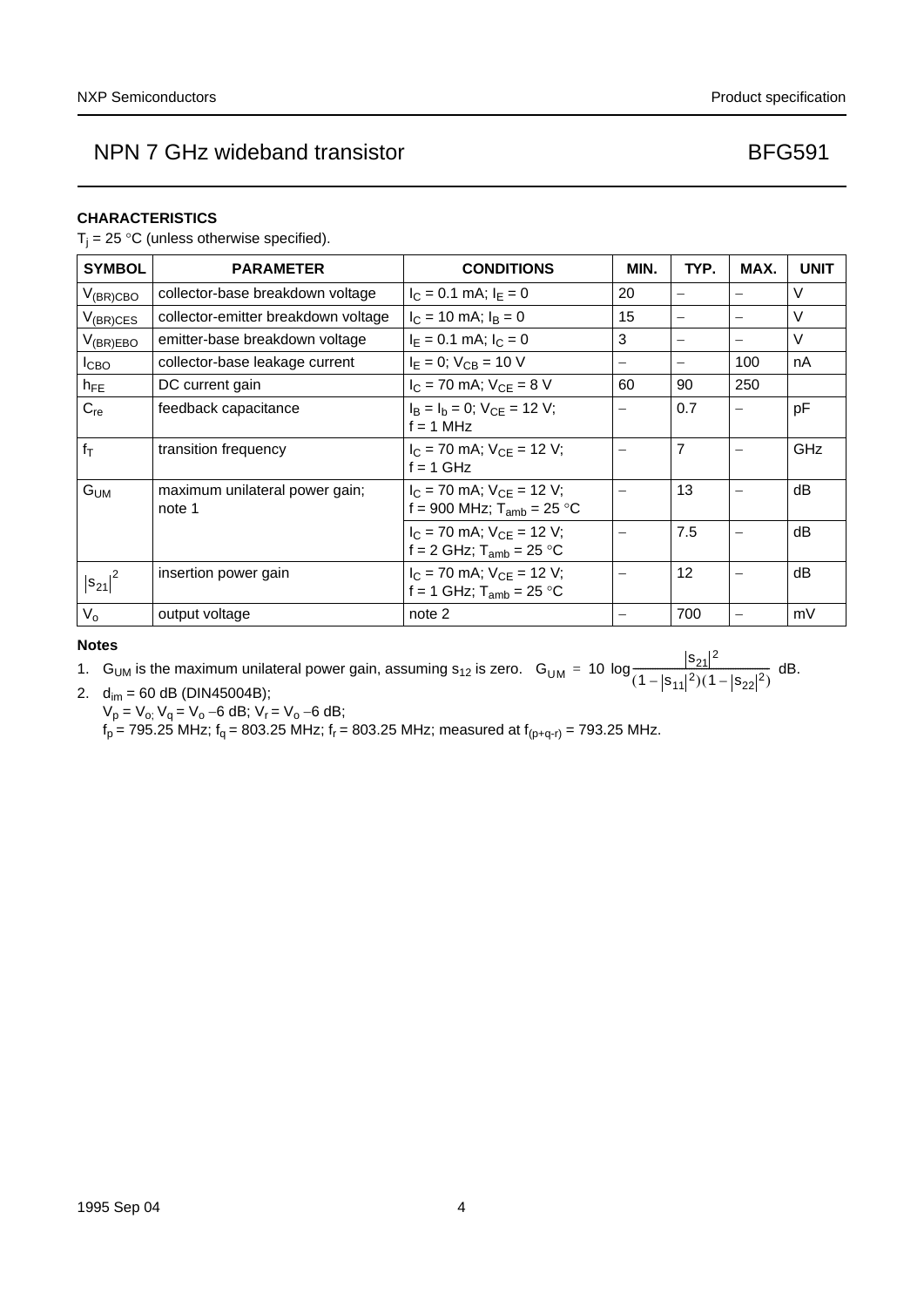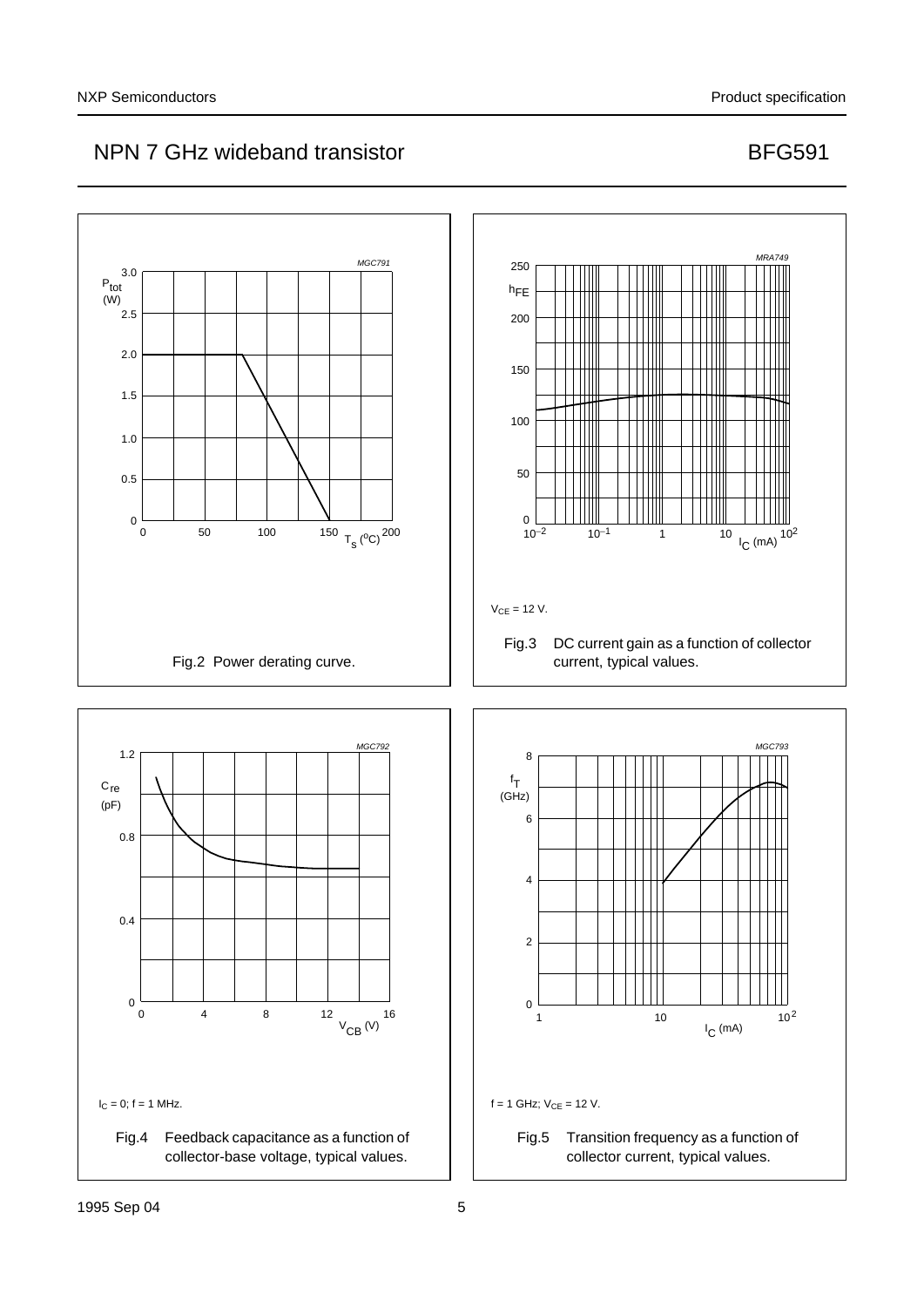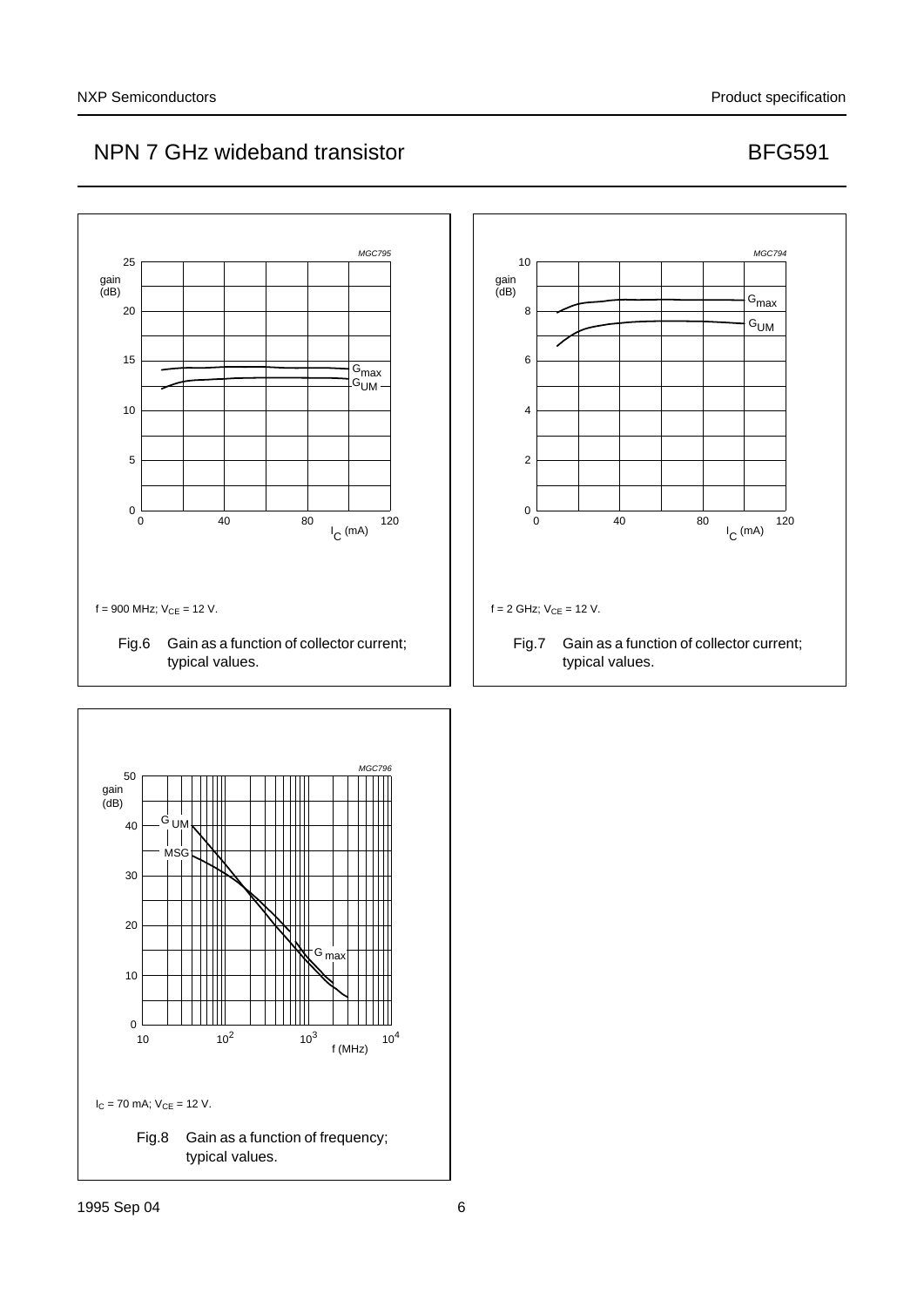

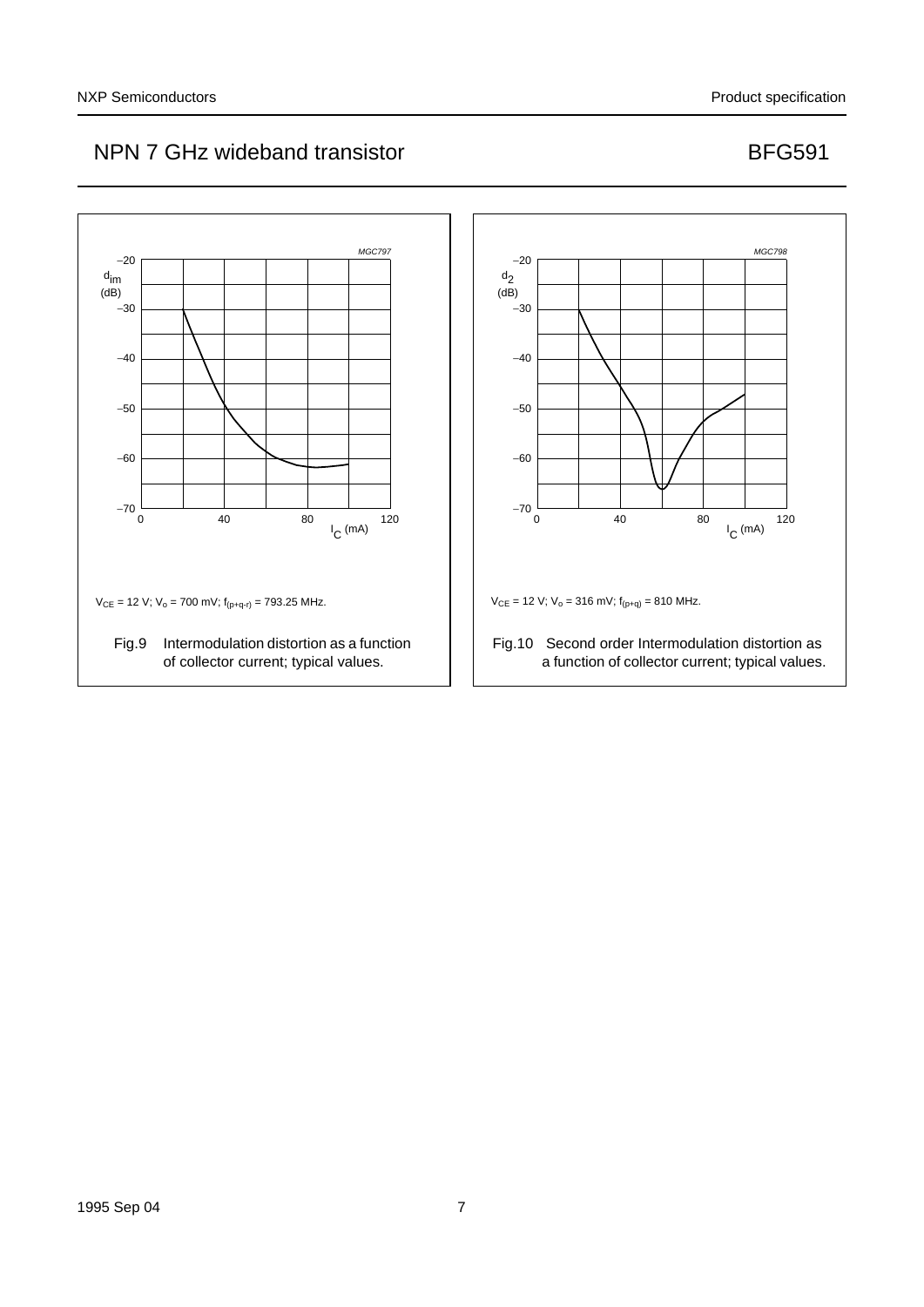

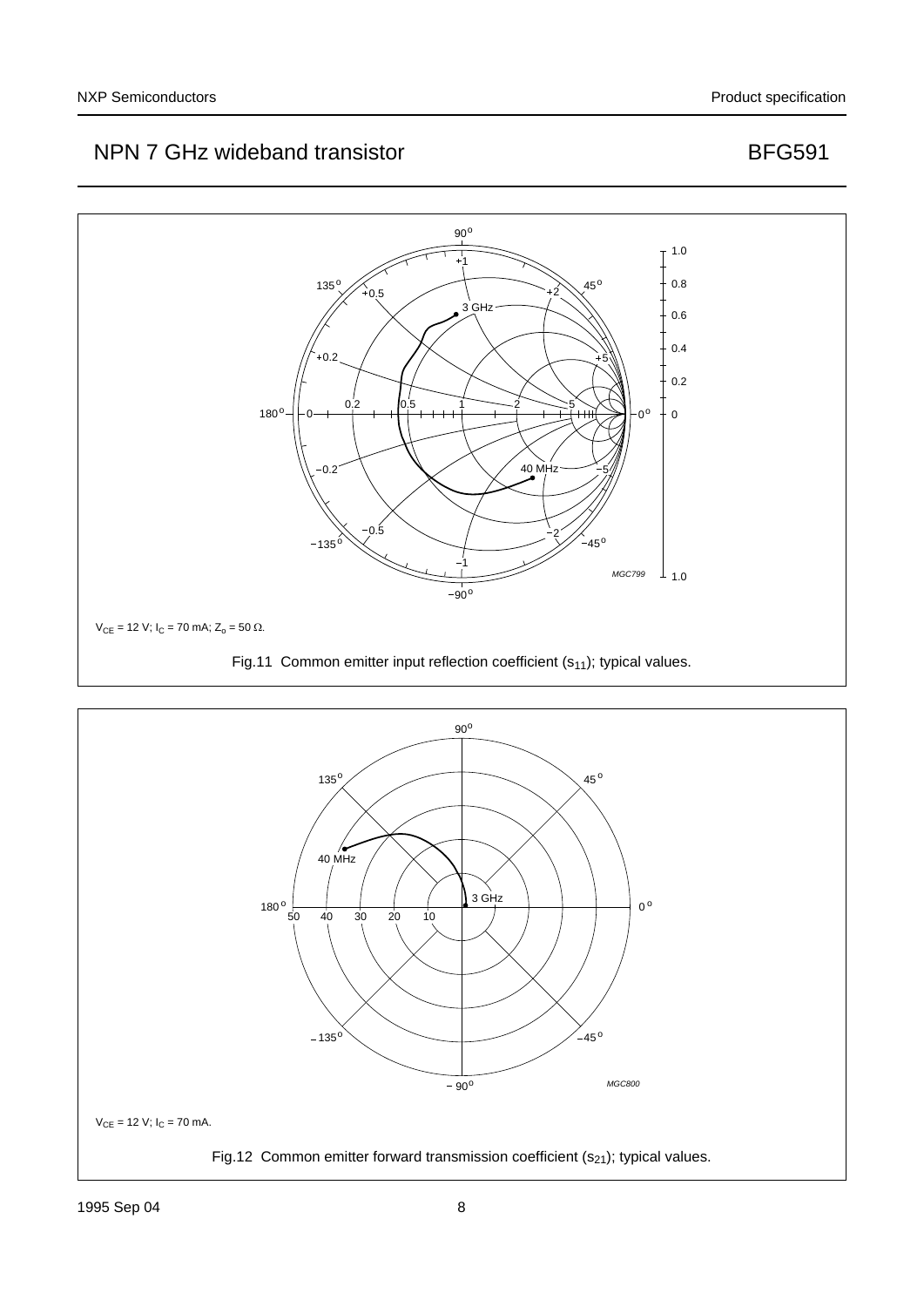

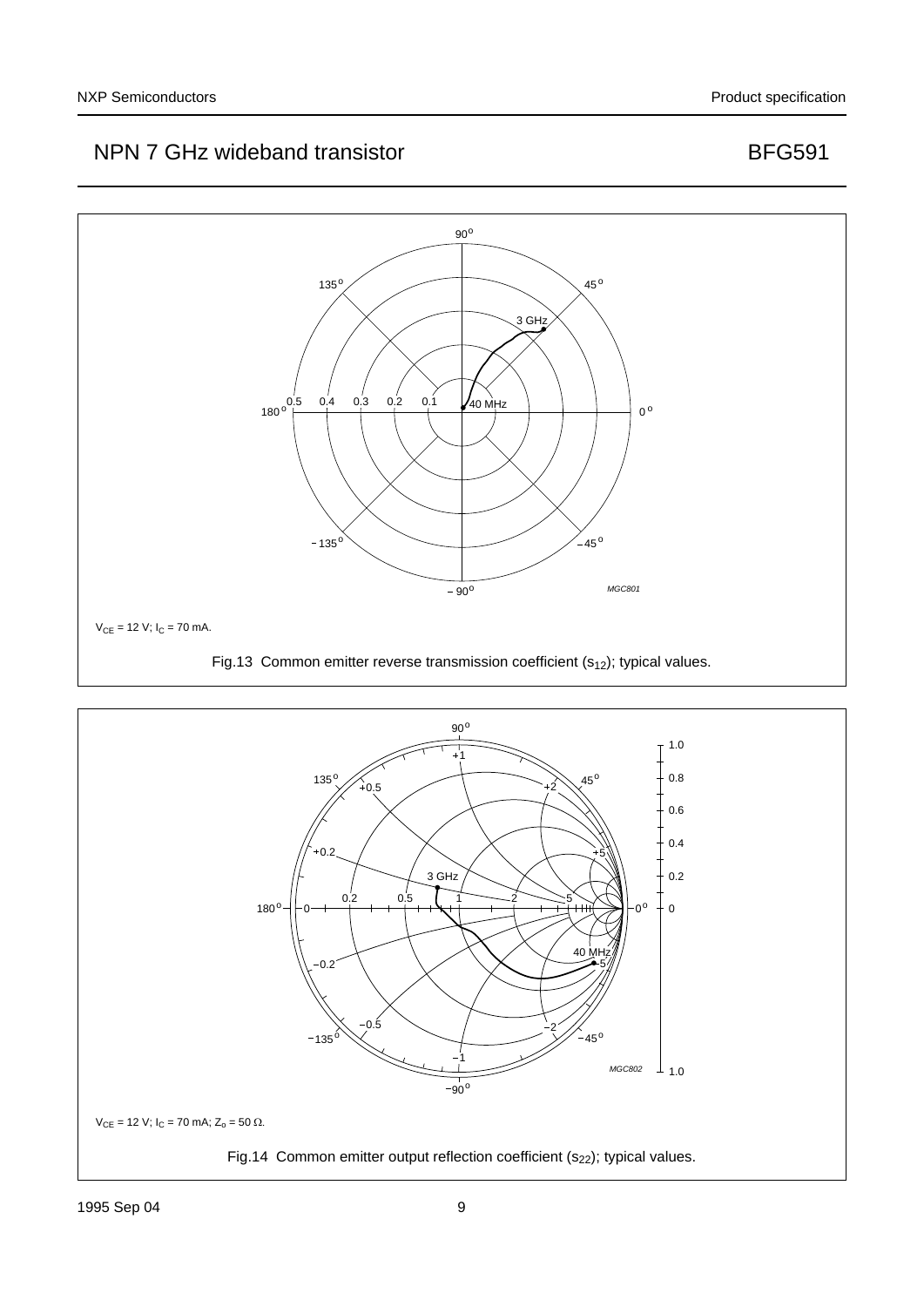## **SEQUENCE No. PARAMETER VALUE UNIT** 1 | IS | 1.341 | fA 2 BF 123.5 3 | NF | .988 | m 4 VAF 75.85 V 5 | IKF | 9.656 | A 6 | ISE | 232.2 | fA 7 NE 2.134 -8 BR 10.22 -9 NR 1.016 – 10 VAR 1.992 V 11 IKR 294.1 mA 12 | ISC | 211.0 | aA 13 NC 997.2 – 14 RB  $\vert$  5.00  $\vert$   $\Omega$ 15 |  $|{\rm IRB}$  | 1.000  $\mu{\rm A}$ 16 RBM  $\vert$  5.00  $\vert$  Ω 17 RE  $1.275$   $\Omega$ 18  $\vert$  RC  $\vert$  920.6  $\vert$  m $\Omega$ 19<sup>(1)</sup>  $\begin{array}{ccc} \n\sqrt{19} & \text{10} \\
\end{array}$ 20 [\(1\)](#page-9-0) EG 1.110 EV 21 [\(1\)](#page-9-0) XTI 3.000 22 CJE 3.821 pF 23 VJE 600.0 mV 24 **MJE** 348.5 m 25 | TF | 13.60 | ps 26 **XTF** 71.73 <u>-</u> 27 VTF 10.28 V 28 ITF 1.929 A 29 PTF 0.000 deg 30 CJC 1.409 pF 31 VJC 219.4 mV 32 MJC 166.5 m 33 XCJ 2.340 m 34 TR 543.7 ns 35<sup>(1)</sup> CJS 0.000 F 36 [\(1\)](#page-9-0) VJS 750.0 mV  $37^{(1)}$  MJS 0.000 -38 FC 733.2 m

### **SPICE parameters for the BFG591 crystal**



<span id="page-9-0"></span>1. These parameters have not been extracted, the default values are shown.



### <span id="page-9-1"></span>**List of components** [\(see Fig.15\)](#page-9-1)

| <b>DESIGNATION</b> | <b>VALUE</b> | <b>UNIT</b> |
|--------------------|--------------|-------------|
| $C_{be}$           | 182          | fF          |
| $C_{cb}$           | 16           | fF          |
| $C_{ce}$           | 249          | fF          |
| L1                 | 0.025        | nH          |
| L2                 | 1.19         | nH          |
| L <sub>3</sub>     | 0.60         | nH          |
| Lв                 | 1.50         | nH          |
| -E                 | 0.50         | nH          |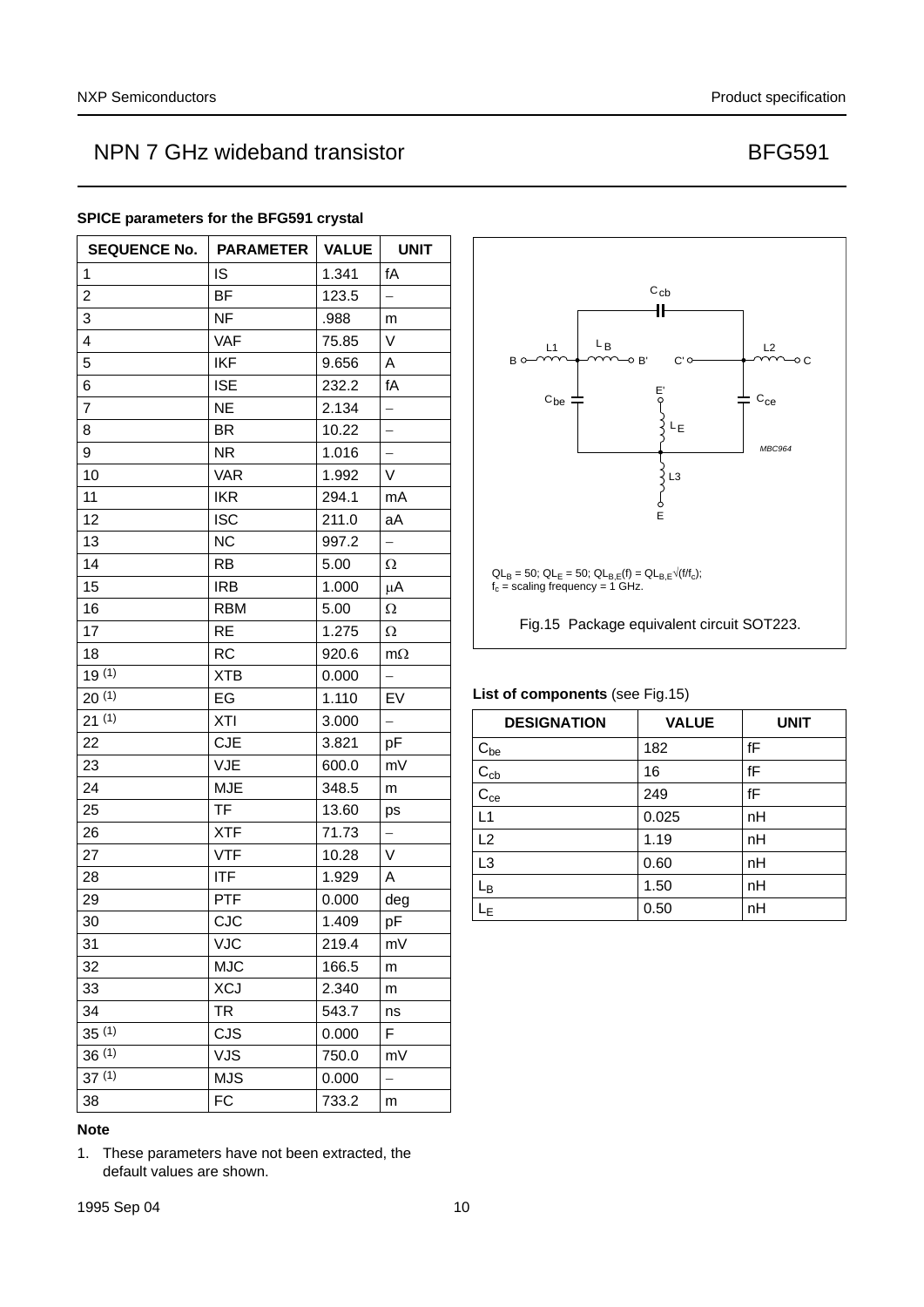### **PACKAGE OUTLINE**

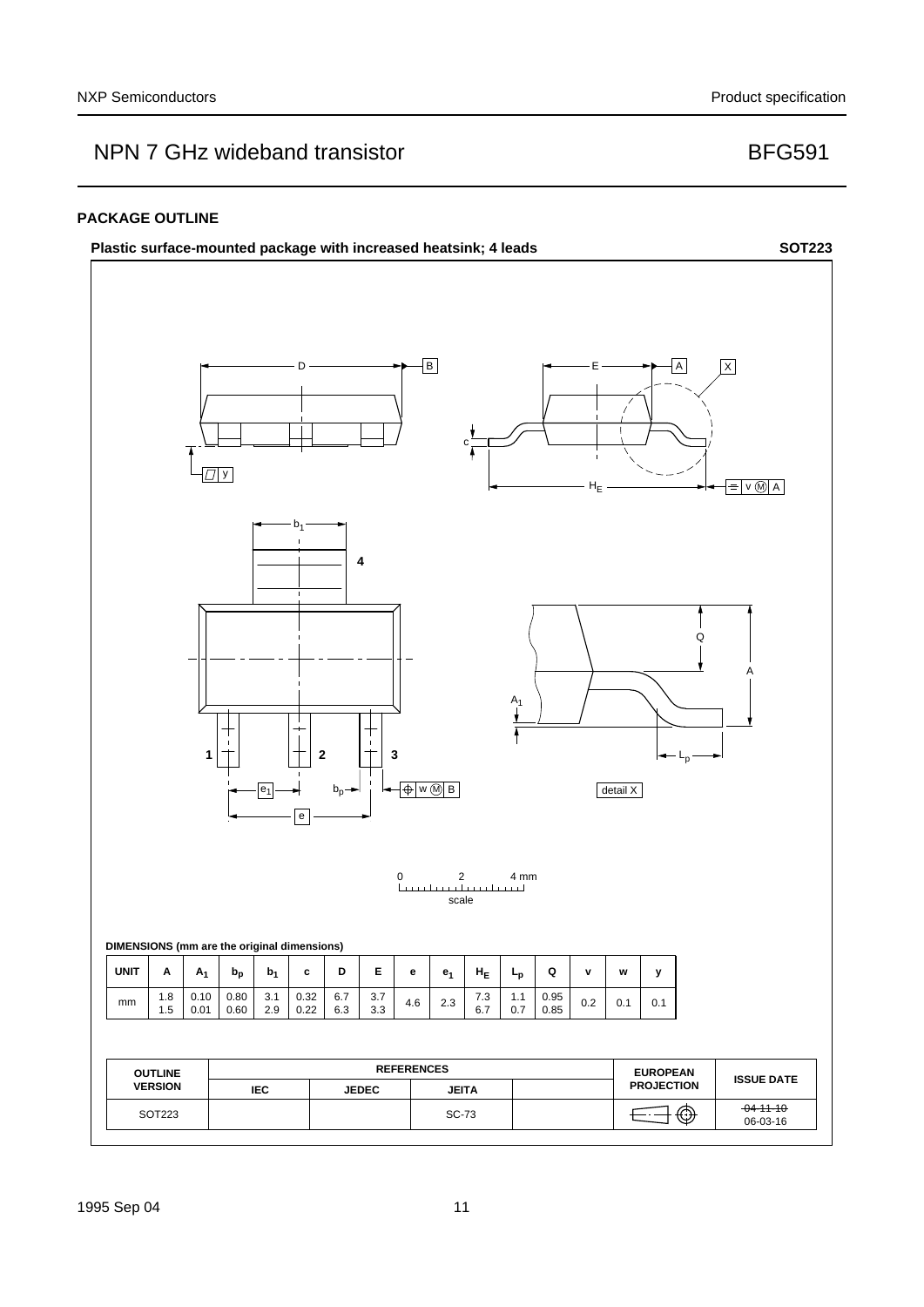## **DATA SHEET STATUS**

| <b>DOCUMENT</b><br><b>STATUS(1)</b> | <b>PRODUCT</b><br>STATUS <sup>(2)</sup> | <b>DEFINITION</b>                                                                        |
|-------------------------------------|-----------------------------------------|------------------------------------------------------------------------------------------|
| Objective data sheet                | Development                             | This document contains data from the objective specification for product<br>development. |
| Preliminary data sheet              | Qualification                           | This document contains data from the preliminary specification.                          |
| Product data sheet                  | Production                              | This document contains the product specification.                                        |

### **Notes**

- <span id="page-11-0"></span>1. Please consult the most recently issued document before initiating or completing a design.
- <span id="page-11-1"></span>2. The product status of device(s) described in this document may have changed since this document was published and may differ in case of multiple devices. The latest product status information is available on the Internet at URL http://www.nxp.com.

### **DEFINITIONS**

**Product specification** — The information and data provided in a Product data sheet shall define the specification of the product as agreed between NXP Semiconductors and its customer, unless NXP Semiconductors and customer have explicitly agreed otherwise in writing. In no event however, shall an agreement be valid in which the NXP Semiconductors product is deemed to offer functions and qualities beyond those described in the Product data sheet.

### **DISCLAIMERS**

**Limited warranty and liability** — Information in this document is believed to be accurate and reliable. However, NXP Semiconductors does not give any representations or warranties, expressed or implied, as to the accuracy or completeness of such information and shall have no liability for the consequences of use of such information.

In no event shall NXP Semiconductors be liable for any indirect, incidental, punitive, special or consequential damages (including - without limitation - lost profits, lost savings, business interruption, costs related to the removal or replacement of any products or rework charges) whether or not such damages are based on tort (including negligence), warranty, breach of contract or any other legal theory.

Notwithstanding any damages that customer might incur for any reason whatsoever, NXP Semiconductors' aggregate and cumulative liability towards customer for the products described herein shall be limited in accordance with the *Terms and conditions of commercial sale* of NXP Semiconductors.

**Right to make changes** - NXP Semiconductors reserves the right to make changes to information published in this document, including without limitation specifications and product descriptions, at any time and without notice. This document supersedes and replaces all information supplied prior to the publication hereof.

**Suitability for use** - NXP Semiconductors products are not designed, authorized or warranted to be suitable for use in life support, life-critical or safety-critical systems or equipment, nor in applications where failure or malfunction of an NXP Semiconductors product can reasonably be expected to result in personal injury, death or severe property or environmental damage. NXP Semiconductors accepts no liability for inclusion and/or use of NXP Semiconductors products in such equipment or applications and therefore such inclusion and/or use is at the customer's own risk.

**Applications** — Applications that are described herein for any of these products are for illustrative purposes only. NXP Semiconductors makes no representation or warranty that such applications will be suitable for the specified use without further testing or modification.

Customers are responsible for the design and operation of their applications and products using NXP Semiconductors products, and NXP Semiconductors accepts no liability for any assistance with applications or customer product design. It is customer's sole responsibility to determine whether the NXP Semiconductors product is suitable and fit for the customer's applications and products planned, as well as for the planned application and use of customer's third party customer(s). Customers should provide appropriate design and operating safeguards to minimize the risks associated with their applications and products.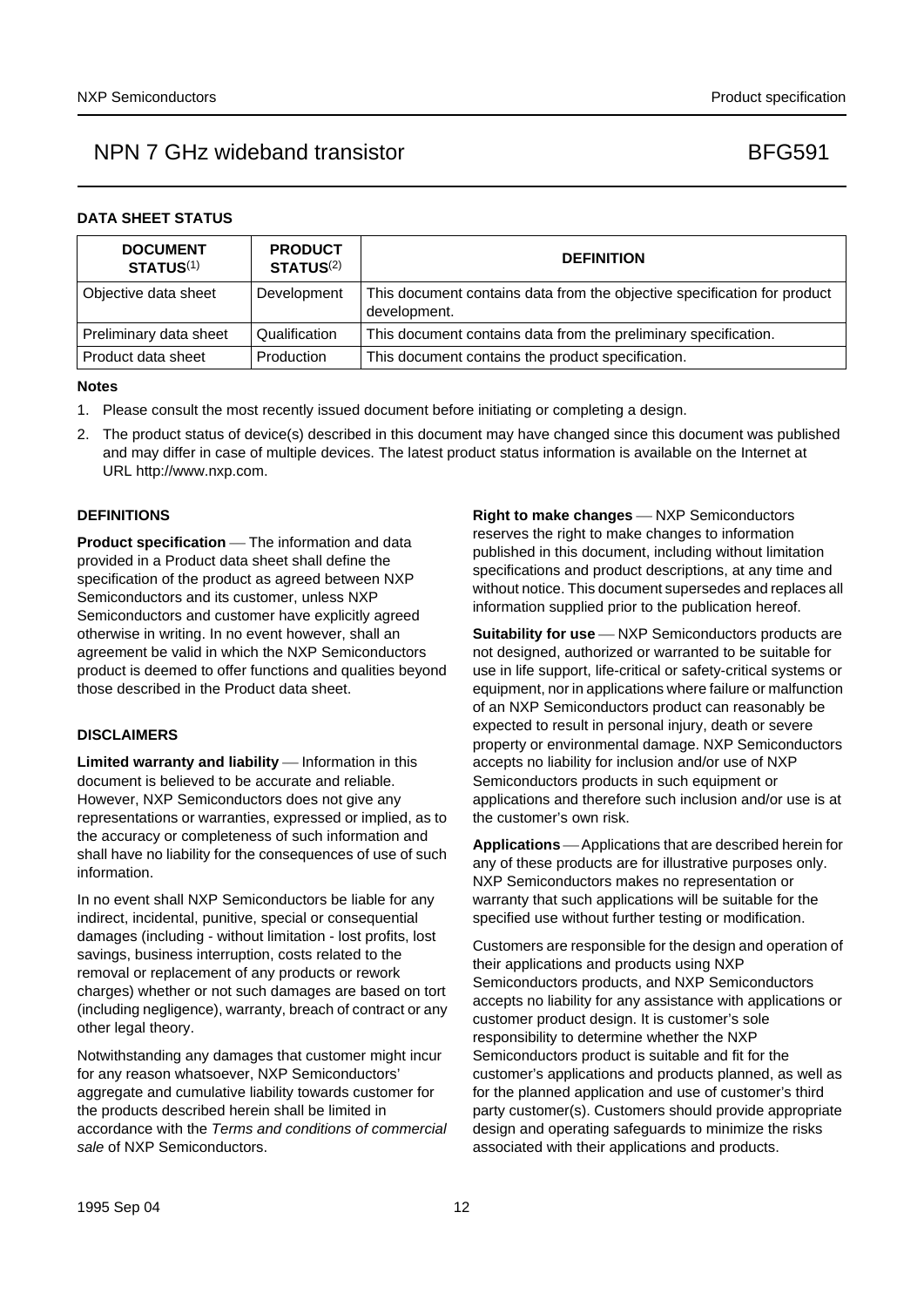NXP Semiconductors does not accept any liability related to any default, damage, costs or problem which is based on any weakness or default in the customer's applications or products, or the application or use by customer's third party customer(s). Customer is responsible for doing all necessary testing for the customer's applications and products using NXP Semiconductors products in order to avoid a default of the applications and the products or of the application or use by customer's third party customer(s). NXP does not accept any liability in this respect.

Limiting values Stress above one or more limiting values (as defined in the Absolute Maximum Ratings System of IEC 60134) will cause permanent damage to the device. Limiting values are stress ratings only and (proper) operation of the device at these or any other conditions above those given in the Recommended operating conditions section (if present) or the Characteristics sections of this document is not warranted. Constant or repeated exposure to limiting values will permanently and irreversibly affect the quality and reliability of the device.

**Terms and conditions of commercial sale – NXP** Semiconductors products are sold subject to the general terms and conditions of commercial sale, as published at http://www.nxp.com/profile/terms, unless otherwise agreed in a valid written individual agreement. In case an individual agreement is concluded only the terms and conditions of the respective agreement shall apply. NXP Semiconductors hereby expressly objects to applying the customer's general terms and conditions with regard to the purchase of NXP Semiconductors products by customer.

**No offer to sell or license** — Nothing in this document may be interpreted or construed as an offer to sell products that is open for acceptance or the grant, conveyance or implication of any license under any copyrights, patents or other industrial or intellectual property rights.

**Export control** — This document as well as the item(s) described herein may be subject to export control regulations. Export might require a prior authorization from national authorities.

**Quick reference data** — The Quick reference data is an extract of the product data given in the Limiting values and Characteristics sections of this document, and as such is not complete, exhaustive or legally binding.

**Non-automotive qualified products** — Unless this data sheet expressly states that this specific NXP Semiconductors product is automotive qualified, the product is not suitable for automotive use. It is neither qualified nor tested in accordance with automotive testing or application requirements. NXP Semiconductors accepts no liability for inclusion and/or use of non-automotive qualified products in automotive equipment or applications.

In the event that customer uses the product for design-in and use in automotive applications to automotive specifications and standards, customer (a) shall use the product without NXP Semiconductors' warranty of the product for such automotive applications, use and specifications, and (b) whenever customer uses the product for automotive applications beyond NXP Semiconductors' specifications such use shall be solely at customer's own risk, and (c) customer fully indemnifies NXP Semiconductors for any liability, damages or failed product claims resulting from customer design and use of the product for automotive applications beyond NXP Semiconductors' standard warranty and NXP Semiconductors' product specifications.